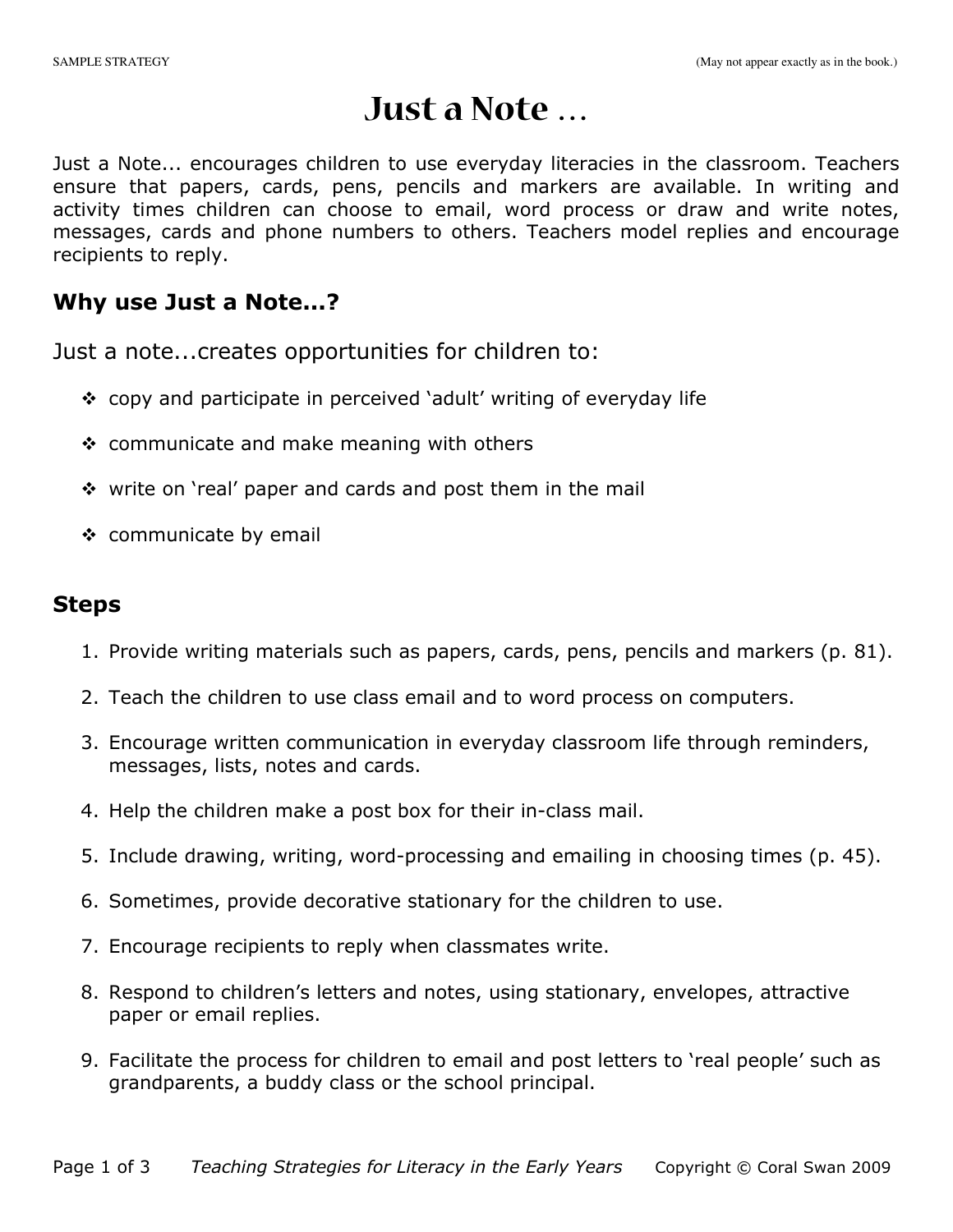### **Extensions**

#### Writing in choosing times

Encourage children to write in activity or choosing times by providing enticing writing materials (p. 81). Communications may include notes, letters, cards and messages. Topics may include "I love you' messages to parents and grandparents, an exchange of classmates' phone numbers, birthday greetings, get well messages and occasionally, notes to say 'I'm sorry'.

#### Reminder notes

Use reminder notes as part of everyday classroom life such as:

- $\div$  to the teacher (Bring Where is the Green Sheep?)
- $\div$  for the class (Swimming tomorrow bring togs and towel in named bag)
- $\div$  for a child (Eugene not on bus today going with Grandma)
- $\div$  for the parents' notice board (No tuck shop this Wednesday)

#### Thank you notes and emails

Incorporate thank-you notes and emails into everyday classroom life by replying to individuals, for example, a thank you letter to a child for a plant.

Class 'thank you' notes or emails can be written to:

- $\cdot$  another class for their drama performance
- $\cdot$  a visiting speaker after a presentation to the class
- $\div$  a store owner after a class excursion to the store
- $\cdot$  a parent after helping with a baking session, an excursion or concert
- $\div$  a buddy class for helping with the 'One hundred day' party